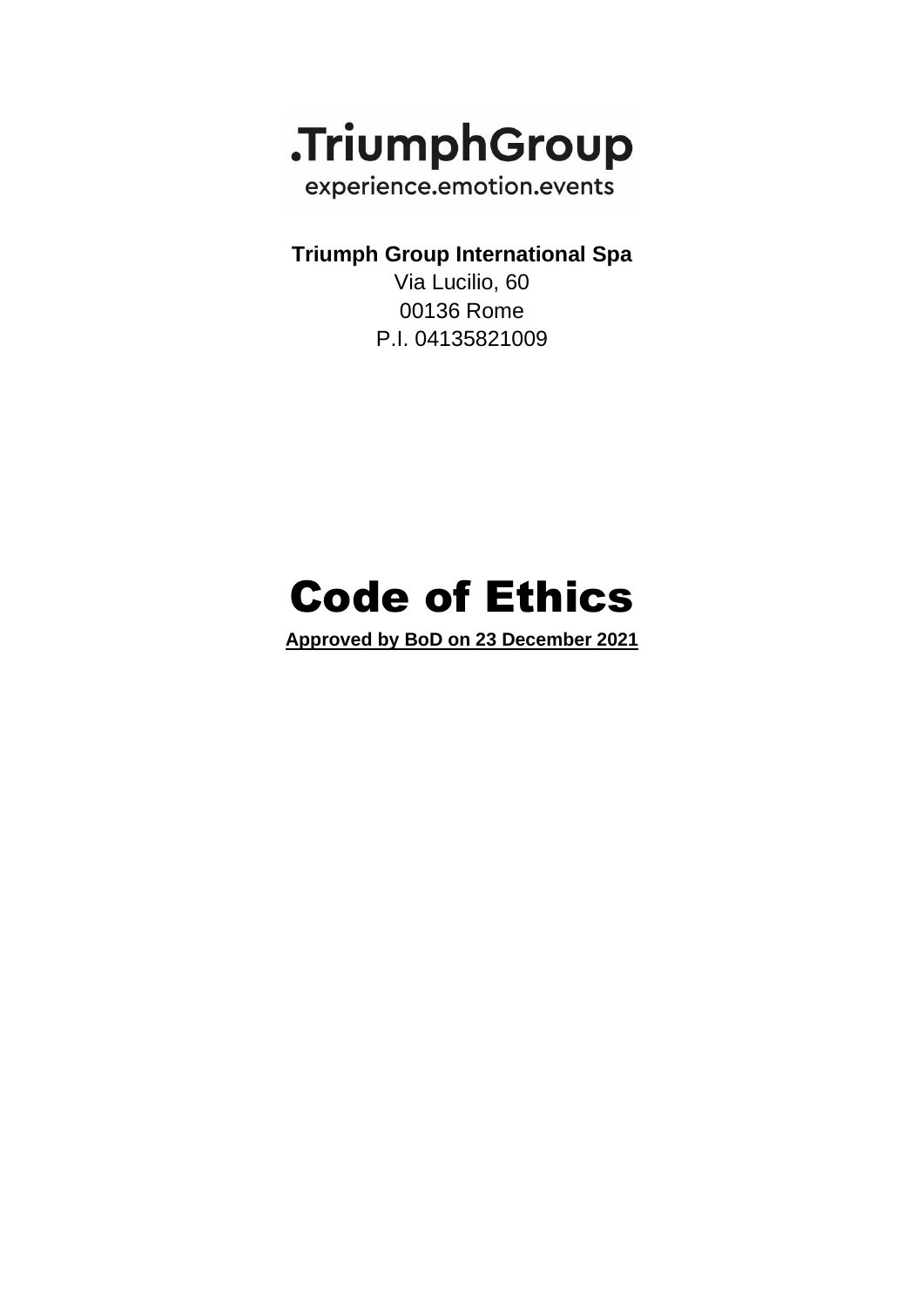# **Summary**

## **1 General information, value and scope of application of the Code of Ethics**

## **2 Principles inspiring the Code of Ethics**

- 2.1 Legality
- 2.2 Dignity and equal opportunities
- 2.3 Integrity and professionalism
- 2.4 Fair competition
- 2.5 Management of accounts and traceability of transactions
- 2.6 Management of HR
- 2.7 Safeguarding of assets
- 2.8 Safeguarding of assets
- 2.9 Confidentiality and insider information

## **3 Behavioural rules**

- 3.1 Health and safety and environmental protection
- 3.2 Fighting corruption
- 3.3 Gifts, donations and hospitality
- 3.4 Prevention of money laundering
- 3.5 Data protection and IT systems
- 3.6 Harassment or mobbing in the workplace

## **4 Relations with third parties**

- 4.1 Relations with corporate bodies and supervisory bodies
- 4.2 Event organization
- 4.3 Relations with contractual counterparties
- 4.4 Relations with suppliers
- 4.5 Relations with Public Bodies and Supervisory Authorities
- 4.6 Relations with the Press

## **5 Non-compliance with the Code of Ethics**

## **6 Dissemination of the Code of Ethics**

**7 Enquiries & help**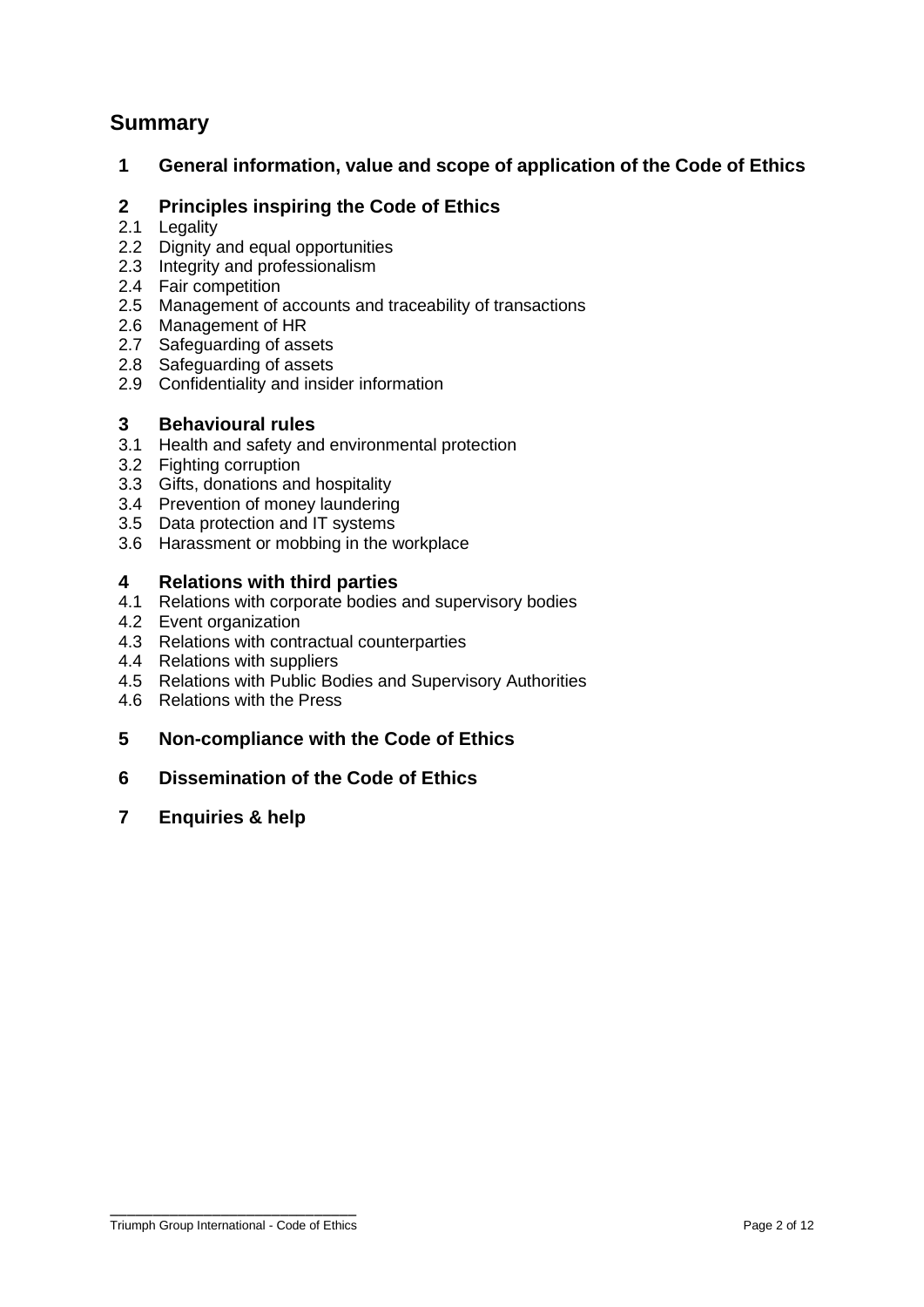# **1 General information, value and scope of application of the Code of Ethics**

This Code of Ethics (Code) contains a collection of principles and behavioural rules to which Triumph Group International (TGI or Triumph Group) and its subsidiaries have conformed over the years. By means of this document, TGI intends to clarify its ethical values and guiding ethical principles, based on integrity, transparency and compliance with law, which represent essential conditions for the long-term development of its economic, productive and social aims.

Triumph Group International holding company, headquartered in Italy, includes representative offices and partnerships, 4 investee entities and has a total of 5 offices:

- Triumph Asia Co. Limited (Triumph Asia) in Shanghai;
- Triumph Benelux Sprl (Triumph Benelux) in Brussels;
- Triumph Italy Srl (Triumph Italy) in Rome and Milan:
- Triumph Singapore Pte Ltd (Triumph Singapore) in Singapore.

The principles of ethics expressed in the Code form the basis of the business culture of Triumph Group.

The Code represents the main document to clearly define the fundamental ethical values of TGI, with the aim of preserving the reputation of correctness, transparency and clarity that has always been one of its assets. Such Code sets out all rights, duties, and responsibilities of TGI towards stakeholders -including employees, suppliers, customers, the public entities, the market- and seeks to recommend, promote or prohibit certain behaviours, in addition to complying with any provisions of applicable law.

TGI is committed to assure the maximum diffusion of this Code also by means of appropriate communication methods and measures to increase awareness of its contents and:

- In case of subsidiaries in which TGI holds a majority participation which constitute the group Triumph Group International, it requires that the latter comply with the principles set forth in this Code and collaborates with the achievement of the purposes of this Code, also maintaining those codes and policies as may be required or appropriate in compliance with local regulations and consistent with this Code; whereby
- In case of companies in which TGI does not hold a majority participation or other affiliated companies, it endeavours to monitor that the principles and values pursued in their business activities are consistent with those of this Code.

Individuals working within and with TGI are required to comply with the provisions of the Code in performing their activities, also seeking to further attain, in all types of matters dealt with, high standards of conduct, based on loyalty, integrity, transparency and clarity.

Recipients of the Code are in any case:

- Executives and non-executives directors, general managers and anyone carrying out, tasks of management, administration, direction or control of TGI and/or any associated company of the Triumph Group;
- Employees, including temporary staff of TGI and/or any associated company of the Triumph Group;
- Consultants, agents, intermediaries, interns, representatives, contractors, business partners and in general all those who, for whatsoever reasons, directly or indirectly, permanently or temporarily render professional services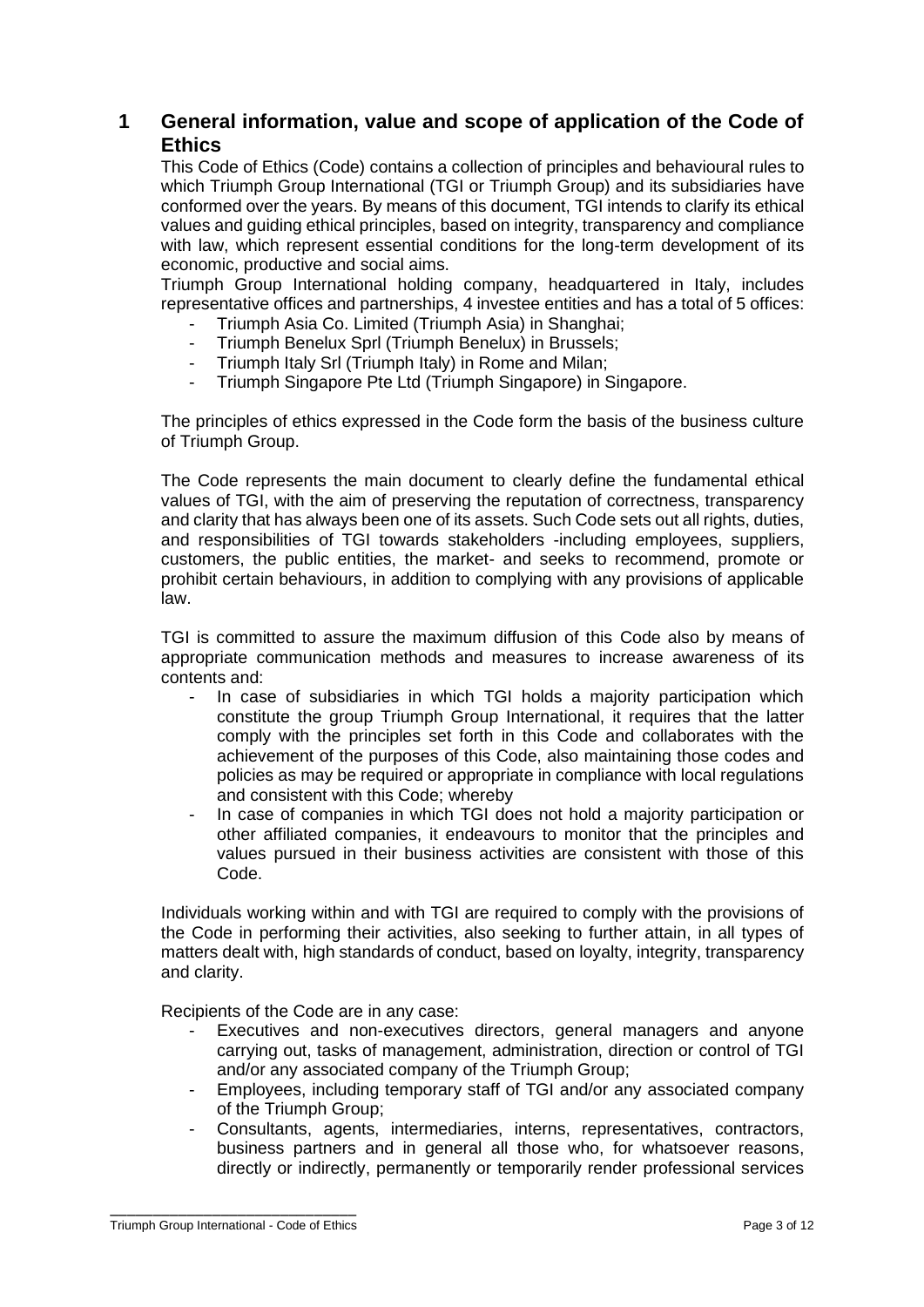in favour or on behalf of any associated company of the Triumph Group or act pursuant to its appointment or in its interest, within the limits of the work carried out for such TGI including providers of works or services who carry out work for any suppliers of works/service contract.

# **2 Principles inspiring the Code of Ethics**

TGI, as an international group of companies, operates in many countries. Triumph Group operates within the reference framework of the United Nations

Universal Declaration of Human Rights, the Fundamental Conventions of the ILO - International Labour Organization- and the OECD Guidelines on Multinational Enterprises and SMEs.

## **2.1 Legality**

Triumph Group's basic principle is the rigorous respect of local, national and international laws and regulatory requirements in force in all countries in which it operates.

Recipients, in carrying out their tasks, are required to know and to observe laws and regulations; TGI will not commence or continue in any relationship with individuals and/or entities who do not intend to align or show no alignment of their behaviour with such principle.

Employees must be aware of the aforementioned provisions and act accordingly. In case of doubt as to their application or interpretation, they should refer to their superiors or other identified competent offices and bodies of Triumph Group.

## **2.2 Dignity and equal opportunities**

TGI recognizes and respects the dignity, the privacy and the rights of all individuals and rejects and condemns any form of discrimination or harassment.

Employees shall be treated and treat each other with respect and dignity, no discrimination, sexual harassment or form of mobbing, hostile behaviour, intimidation or humiliation being tolerated.

TGI attributes to all employees equal opportunities on equal conditions, avoiding any form of discrimination based on race, culture, ideology, gender, religion or physical attributes.

## **2.3 Integrity and professionalism**

In all its activities, TGI is committed to acting in a fair and transparent manner, with actions characterized by loyalty, sense of responsibility, good faith and cooperation, and proactively strives to ensure a working environment characterized by professionalism, diversity, integrity and equality.

Employees, directors and collaborators must always operate with the professionalism and level of diligence required by the nature of their tasks and their functions.

## **2.4 Fair competition**

TGI is committed to competing fairly and ethically, in compliance with national and international antitrust rules and regulations applicable to the markets in which it operates.

All Recipients are required to operate in such a way as not to violate the above rules and regulations.

## **2.5 Management of accounts and traceability of transactions**

The truthfulness, accuracy, completeness and clarity of the accounting and financial data are essential principles for TGI, in order to provide transparent, correct and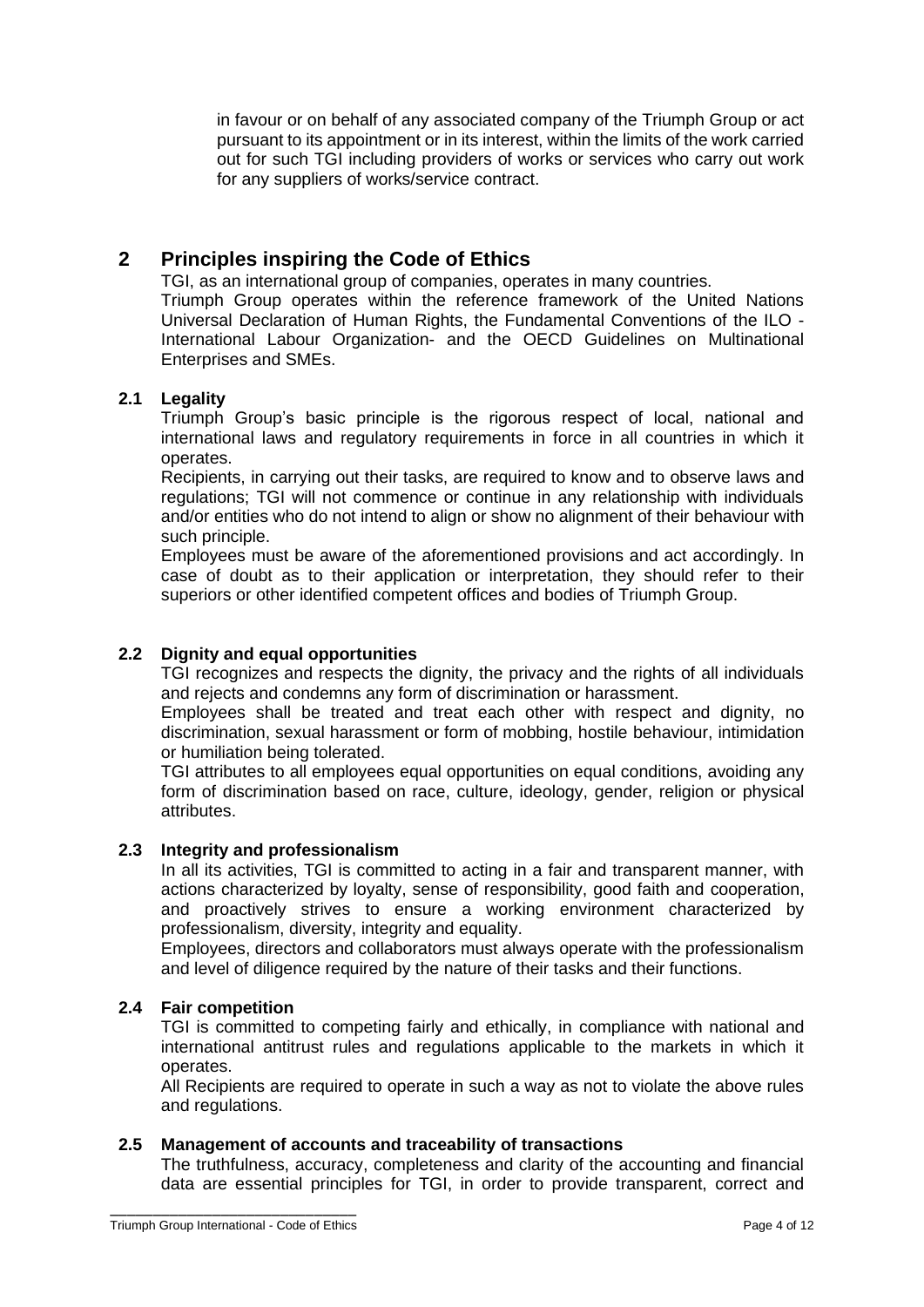comprehensive information on its business. Every asset or activity must be recorded in the books of account in compliance with the laws in force.

The accounting records and the resulting documents must be based on accurate, comprehensive and verifiable information and reflect the nature of the transactions to which they refer, in accordance with applicable laws and accounting principles.

Said accounting records must also be accompanied by the relevant supporting documentation necessary to allow objective analysis and verification. Adequate supporting documentation must be available for each transaction so that controls can be carried out to establish the characteristics of and reasons for the actions and to identify who authorised, performed, recorded and verified the transaction.

Each transaction must reflect the evidence contained in the supporting documentation. It is therefore the duty of each employee or collaborator so appointed to ensure that the supporting documentation is easily identifiable and in order, according to logical criteria and in compliance with company instructions and procedures.

Recipients must cooperate to ensure that the details of operations and transactions are fully and correctly represented in the accounts.

## **2.6 Management of Human Resources**

TGI manages human resources based on criteria of transparency, correctness and loyalty criteria and on the reciprocal respect of employee and worker, in accordance with applicable employment legislation, as well as national and international best practices. In particular, the following guidelines are followed:

- personnel resources are selected on the basis of matching candidates' profiles with needs, ensuring equal opportunities;
- selection, recruitment, training, remuneration and management of employees without any discrimination so that everyone can enjoy equal treatment regardless of gender, age, nationality or religion;
- applying criteria of merit and professional and technical skills, overall qualifications and merits in making any decision concerning employees;
- guaranteeing each employee the same opportunities with regard to all aspects of the employment relationship including, but not limited to, professional recognition, remuneration, training, basing our remuneration structure on knowledge, experience and skills;
- adopting and using remuneration payment methods that avoid the payment of unauthorised or undue sums;
- promoting the development of human resources by providing staff with training tools both internal and external to its structure. Personnel are encouraged to continuously attend to their training and professional development in order to constantly increase the level of company know-how and contribute to the maintenance and improvement of TGI's good reputation; and
- ensuring the protection of data in accordance with the regulations in force.

## **2.7 Safeguarding of assets**

TGI stresses the importance of protecting the assets from improper, unauthorized, negligent or harmful use that may cause damage or losses. Recipients are responsible for the protection and lawful use of assets, tangible and intangible, and business resources entrusted to them in order to carry out their functions or tasks.

None of the assets and resources owned by TGI may be used for purposes other than those indicated, or for aims other than the corporate objectives of the relevant of TGI or in any illegal manner.

#### **2.8 Prevention of conflicts of interest**

Recipients must behave impartially in all business dealings and carry out their tasks in favour of TGI, avoiding any conflict of interests, even merely potential or partial, meaning by that, a situation in which there may be an interest other than that of TGI,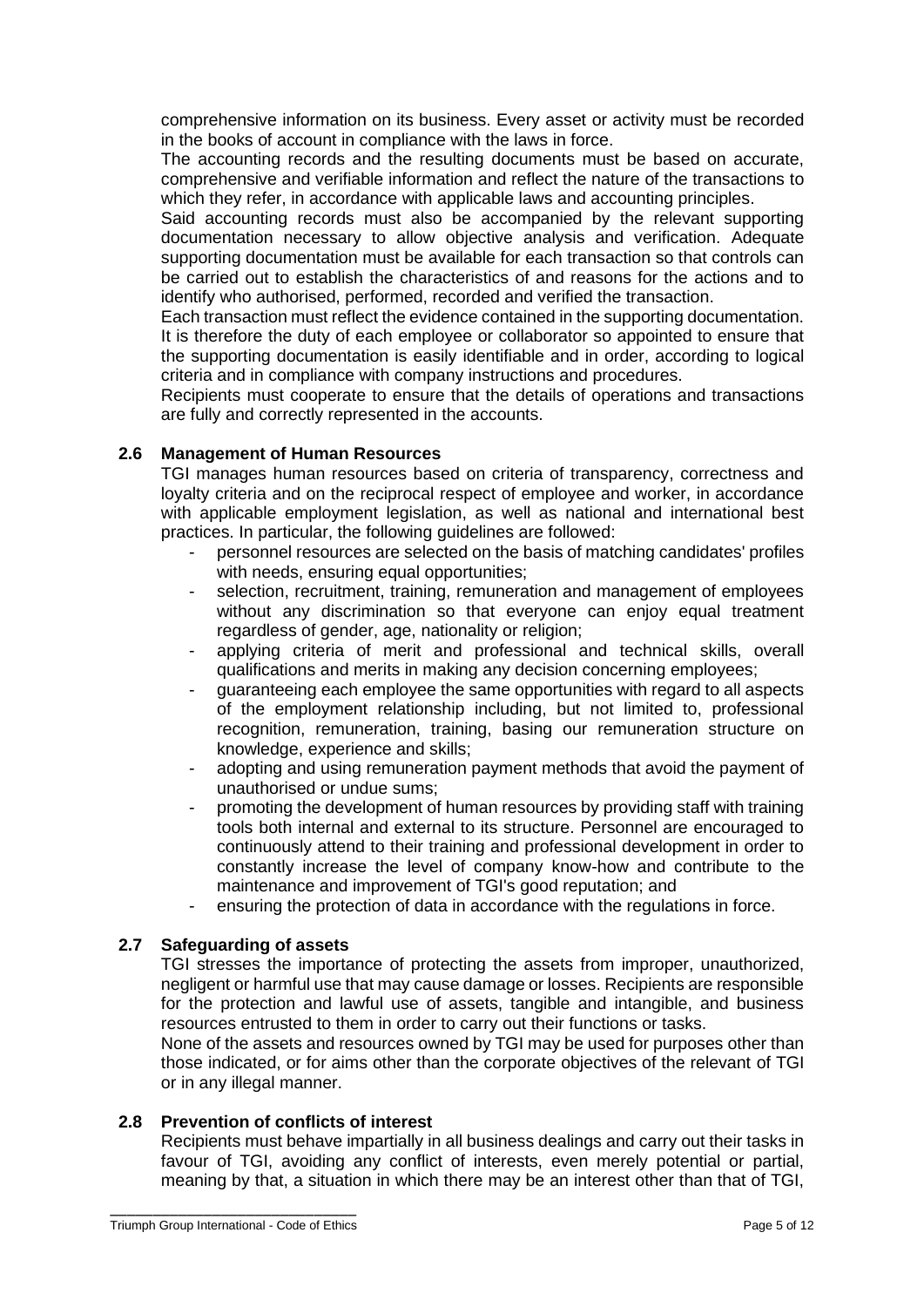or the Recipient may obtain undue personal advantage for himself or for others from information obtained as a result of the office held.

Any existing or potential conflict of interest must be disclosed to the direct supervisor by the interested party.

## **2.9 Confidentiality and insider information**

Recipients are required to comply with all applicable laws and regulations on the treatment of insider information.

Any information classified as "confidential", "privileged" or "restricted", knowledge and data acquired or processed during a work and/or service performed for TGI or any other associated company of the Triumph Group, belong to TGI or such company, respectively, and may not be used, communicated or disclosed without a specific authorization in compliance with the applicable procedures.

This also applies to sensitive information concerning security, individuals, commercial, technical or contractual matters and to any information protected by law.

Information classified as 'internal' is only available to the relevant employee of TGI to which it has been disclosed and must not be distributed externally.

Moreover, the duty of confidentiality continues to apply after termination of the business relationship or after the specific assignment has been completed.

All kind of transaction or investment, whether direct or indirect, that is based on privileged information, being not in the public domain and which, if divulgated, could influence the price of financial instruments, as well as processing or distributing such information in a way that is outside the normal operations are strongly prohibited.

TGI adopts specific and tailored measures to safeguard confidential information in compliance with national and international laws and regulations.

# **3 Behavioural rules**

## **3.1 Health and safety and environmental protection**

TGI is committed to providing working conditions that respect the dignity of the individual and to ensuring a healthy and safe working environment, in compliance with the regulations and codes of conduct in force regarding health and safety.

TGI promotes the dissemination of a culture of safety and awareness of the risks associated with work activities, requiring from each employee, collaborator and anyone who in any capacity operates in one of TGI's offices, a responsible behavior and respect for TGI's safety systems and all business procedures that are an integral part thereof, thus contributing to the maintenance of workplace safety and environmental quality.

The environment is a fundamental asset that TGI is committed to safeguard, since it believes that businesses are responsible for operating in an environmentally responsible and sustainable manner. It therefore conducts its business in strict compliance with applicable national and international environmental regulations, supporting conducts and activities aimed at reducing its environmental impact and continuously improving its environmental performance as an integral part of its business strategy and operating methods.

#### **3.2 Fighting corruption**

TGI has a firm approach with an absolute prohibition on any form of corruption, including public and private corruption and domestic or international corruption. All Recipients must observe the highest standards of correct behaviour and moral integrity, and are expressly required to comply with all laws, rules and regulations,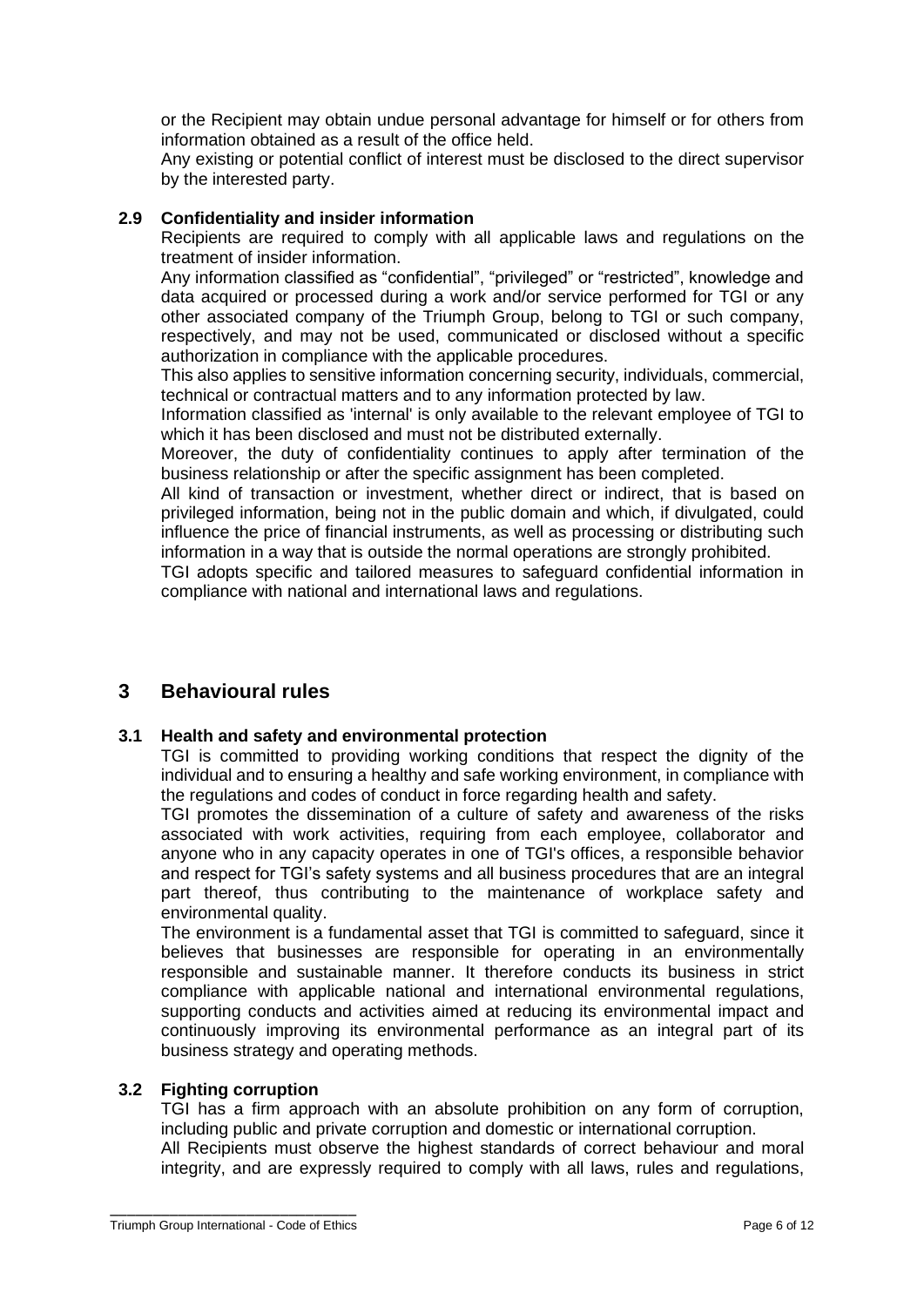regarding the fight against corruption, applicable in Italy and in all countries in which TGI operates.

TGI conducts its business so as not to be involved in any form of corruption and not to facilitate or risk involvement in any unlawful situations both in relations with Public Bodies as well as with Private Entities.

"Public Bodies" have a broad extension and include public officials and civil servants or all those working within the ambit of the Public Administration in Italy or abroad, as defined by the applicable laws and regulations.

"Private Entities" means persons representing or operating on behalf of customers, suppliers, and business partners or contractual counterparties in general and in any case, individuals with whom the Recipients work – in carrying out their business – in the interest of TGI.

In particular, it is strictly forbidden:

- to offer, promise, give, pay or authorize someone to give or pay, directly or indirectly, money or other economic advantages or utilities or benefits of any sort to Public Bodies or Private Entities;
- to accept a request or authorize someone to accept or solicit, directly or indirectly, an offer, promise or payment or economic advantage or other benefit from Public Bodies or from Private Entities;
- to induce the other party to perform any function or act in a manner which is improper or contrary to the duties of his or her position, be it of a public or
- private nature, in relation to a work done by or for TGI or to reward the performance of the same;
- to influence the realization of an improper act or its omission in the interests of TGI;
- to improperly obtain or maintaining an unfair or unreasonable business advantage with respect to the conduct of the business, in violation of applicable laws.

Recipients shall act in compliance with the principles set forth herein and with any relevant internal policies and procedures in relation thereto and, so far as is within their control and knowledge, use all their efforts to ensure that there are no breaches of laws relating to bribery and corruption in relation to any business they handle for TGI. Recipients are also prohibited from receiving or obtaining any promise of money or other benefit, for themselves or for others, as a consequence of committing or omitting acts in violation of the obligations inherent in their office or obligations of loyalty, also causing damage to TGI.

## **3.3 Gifts, donations and hospitality**

Recipients shall not promise, offer, accept favour or benefits, whether upon direct or indirect solicitation or otherwise, in cash or property regardless of their amount and value, to Public Bodies for the purpose of influencing or merely interfering with their decisions, obtaining more favourable treatment of TGI, themselves or others or for any other illegal or unlawful end.

Under any business relationship with consultants, intermediaries, suppliers, and other third parties courtesy gifts and donations are permitted only provided that they represent promotional items of minimal value. In instances where an employee receives or is asked to provide gifts or special treatment that do not qualify as customary courtesy relations, he/she must immediately report the situation through the standard reporting channels to his/her direct supervisor.

Hospitality, including social events, entertainment or meals, is acceptable only if there is an evident and licit business reason and in compliance with applicable laws and any relevant Company policy; in any case the costs of any hospitality must be kept within reasonable limits and managed in compliance with applicable laws and any relevant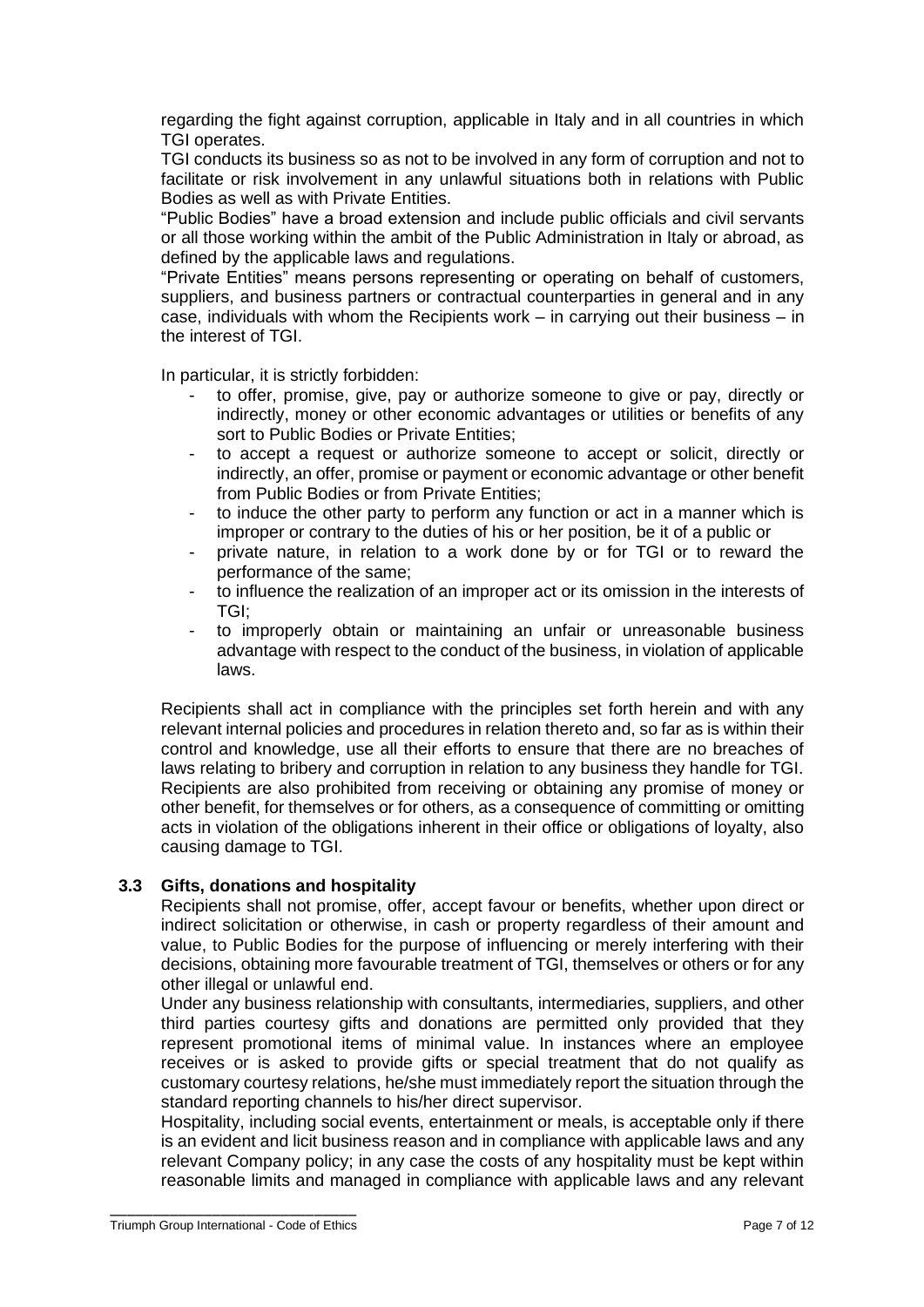company policy and procedure. The procedures of the Organizational Model contain the tolerated thresholds.

## **3.4 Prevention of money laundering**

TGI condemns any form of money laundering and of financing of illicit activities and use of money, goods or other advantages or utilities, which have an illicit origin.

Recipients are required to verify in advance all information available regarding individual and/or entities with whom they are in contact, in order to establish their respectability and the legitimacy of their activities, before establishing any business relationship with TGI. No one can make any kind of payment in the interests of TGI in the absence of adequate supporting documentation.

Recipients shall not in any way or under any circumstances, receive or accept the promise of cash payments or run the risk of being involved in events relating to the laundering of money derived from illegal or criminal activities.

In addition, Recipients are required to avoid any involvement in operations likely to favour, even potentially, the laundering of money derived from illicit criminal activities and to act in compliance with internal policies and procedures.

### **3.5 Data protection and IT systems**

TGI is committed to ensuring the respect of the laws and regulations on the protection and safeguard of personal data, and on the use of IT systems and, in particular, of internet services.

The activities of TGI constantly require the acquisition, storage, processing, communication and dissemination of data, documents and information related to negotiations, proceedings, transactions and contracts. The databases may also contain personal data protected by the privacy law, data which cannot be disclosed externally and whose disclosure could eventually cause damage to TGI.

TGI adopts measures to cause the relevant Group companies to ensure the standard of safety required by laws and to prohibit any undue and illicit processing of personal data, in compliance with applicable data privacy laws and regulations.

The wealth of information of TGI is accessible only to authorized persons and is protected from undue and improper disclosure. The use of information systems and their relevant applications must comply with internal security systems.

Each Recipient is required to protect the privacy and confidentiality of information that comes into his/her possession in the course of his/her employment or other relationship with TGI, use it only for the exercise of their activities and manage them to ensure its integrity and security.

#### **3.6 Harassment or mobbing in the workplace**

TGI supports any initiatives aimed at implementing working methods for the achievement of a better organization.

TGI demands that there shall be no harassment or mobbing behaviours in personal working relationships either inside or outside the company. Such behaviours are all forbidden, without exception, and are:

- the creation of an intimidating, hostile, isolating or in any case discriminatory environment for individual employees or groups of employees;
- unjustified interference in the work performed by others;
- the placing of obstacles in the way of the work prospects and expectations of others merely for reasons of personal competitiveness or because of other employees.

Any form of violence or harassment, whether sexual or based on personal and cultural diversity, is prohibited. Such harassment is for example

- subordinating decisions about someone's working life to acceptance of sexual attention, or personal and cultural diversity;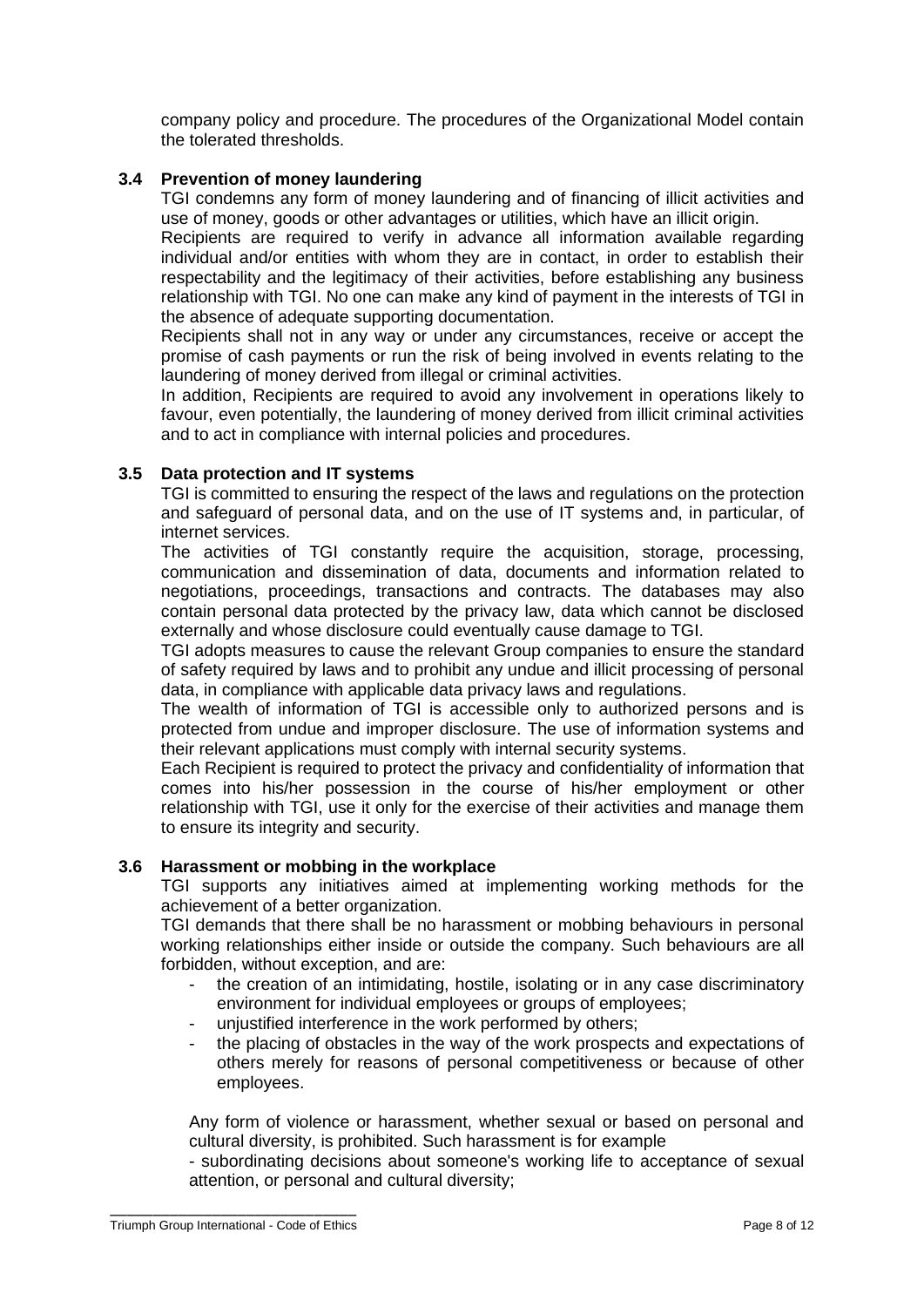- obtaining sexual attention using the influence of one's role;

- proposing private interpersonal relationships despite the recipient's explicit or reasonably clear distaste;

alluding to physical or mental disabilities and impairments, or to forms of cultural, religious or sexual diversity.

# **4 Relations with third parties**

TGI pays particular attention to the development of a relationship of trust with all business partners, be they individuals, groups or institutions, whose contribution is needed in the pursuit of its corporate mission, and with the collaborators, business partners, financial intermediaries, institutions and public authorities, oversight authorities and the market, whose interests may, directly or indirectly, be affected by the activities of TGI.

Recipients shall behave in a collaborative and effective manner, with a simple, clear and complete communications system and fulfilling commitments and contractual obligations. Consequently, Recipients should commit themselves to:

- respect laws and regulations concerning the conduct of their activities;

- observe the provisions of the Code;

- engage in behaviour characterized by flexibility, respect and courtesy;

- make a timely review of complaints and, in general, take care of all those aspects that determine a constructive relationship between them and TGI.

TGI ensures that transactions and operations will be negotiated, confirmed and signed in the name and on behalf of the relevant associated company of the Group exclusively by authorised persons.

Any Recipient acknowledges that only such authorized persons are allowed to represent, negotiate and act on behalf of TGI.

## **4.1 Relations with corporate bodies and supervisory bodies**

Recipients are required to act in accordance with applicable laws and regulations in managing the relations with corporate bodies and supervisory bodies, and to ensure assistance, transparency, and openness to their superiors and colleagues.

TGI management provides timely and complete information, clarifications and documentation requested by shareholders, supervisors, auditors and, in general, those parties which have the right by law or contract to obtain such information about the business.

## **4.2 Event organization**

All events, educational events, congresses and conferences, whether national or international, of a political, sporting, scientific or medical professional nature are organised by the TGI, directly or indirectly, under the instructions of national or supranational bodies, academies and universities, moral bodies and foundations recognised by the State, university hospitals, federations of national or international level.

These events must be of a strictly technical-scientific nature and must be organised on the basis of ethical, scientific and economic criteria, with prior definition of a qualified technical-scientific plan, in full compliance with any laws applicable at the time. This applies, for example, to the place and duration of the events, the recipients and participants, speakers, side events, hospitality of third party accompanying persons at any level and in any form, financial flows and transfer of money and valuables, appointments of public employees as speakers (formalisation of the letter of appointment, acquisition of prior authorisation from the employee, payment of fees) and related incompatibility/eligibility.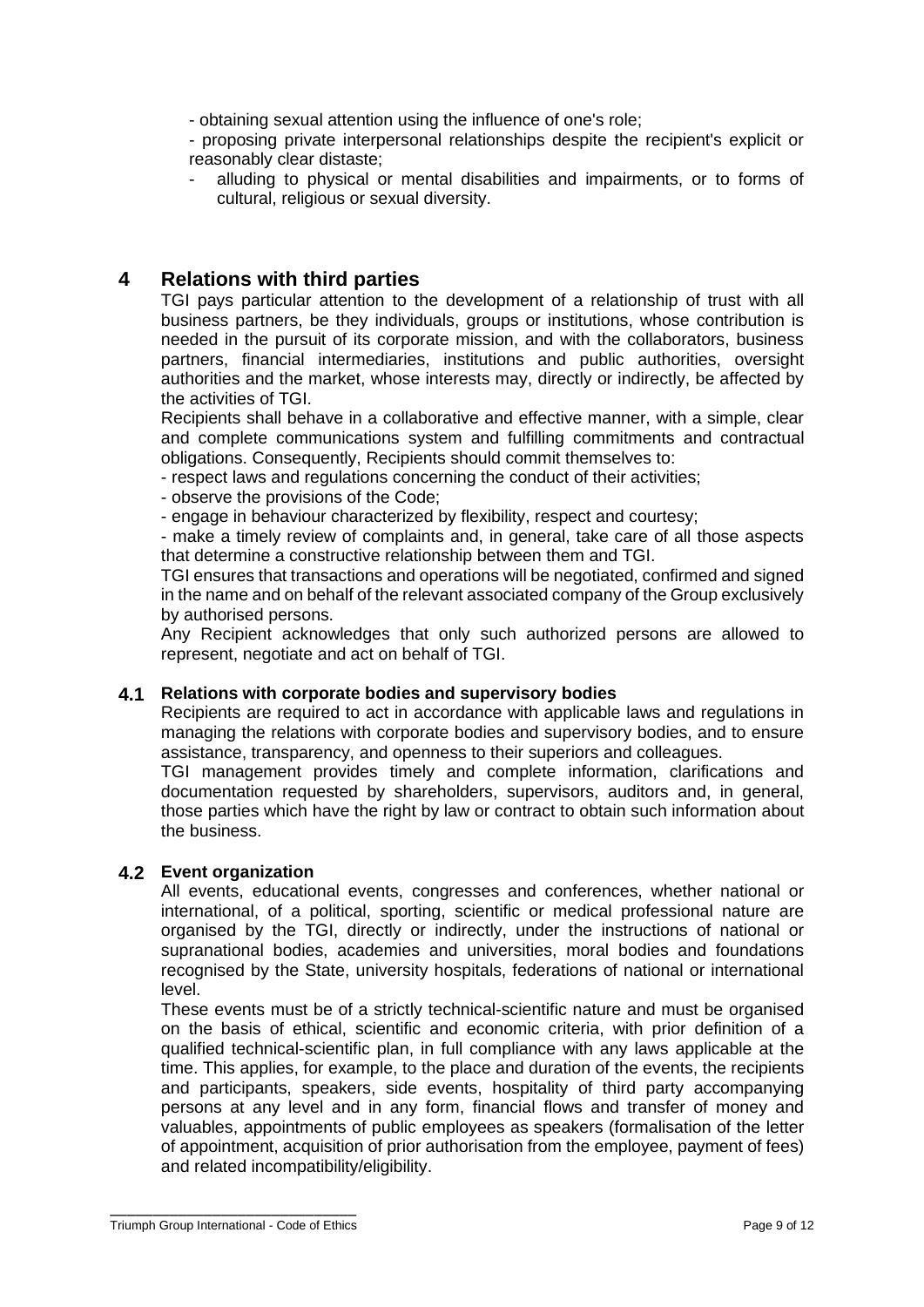With particular reference to the relations and interactions with doctors and health care professionals (HCPs), who are taking part in the events or are speaking at them, and in effecting those relations (for example in terms of hospitality), TGI ensures the compliance with laws, regulations and standards of behaviour applicable to the pharmaceutical sector, including those relating to the fight against corruption and the prevention of money-laundering, together with respect for any contractual obligations that may have been taken on with the pharmaceutical companies sponsoring the events.

With that purpose, any payment in cash or the concession of any object of value, either directly or indirectly, to any person or body, including professionals working in the health sector a government level or staff of any health care structure, in order to obtain an illegal advantage for TGI or in favour of the pharmaceutical companies sponsoring the events is prohibited on the one hand; on the other hand, it is prohibited to receive or request, either directly or indirectly, sums of money or objects of value from any person or body, in order to obtain an unlawful advantage.

## **4.3 Relations with business partners**

The relations with business partners must be:

- based on principles of honesty, loyalty, availability and transparency;
- supported by the criteria of competence, professionalism, dedication and efficiency.

In particular, in conformity with the principles of this Code, the Recipients involved must establish relationships only with people having a respectable reputation, engaged in a lawful and ethical business and with an ethical culture compatible with that of TGI. In addition, Recipients must ensure the transparency and legality of all agreements. In case of doubt as to the correct action to be taken, the direct superior or the legal department or the Supervisory Board must be informed.

## **4.4 Relations with suppliers**

Relations with suppliers, including financing and consulting contracts, are subject to the rules of the Code and to constant and careful monitoring by TGI.

TGI pays great attention to the selection of all its business partners and in particular its consultants, intermediaries and suppliers, and ensures that their selection is based on a transparent and documented process.

TGI refrains from entering into any business relationship with individuals or entities involved in any illicit business conducts or in any kind of criminal organizations.

Recipients involved in processes related to the suppliers of products and services and procurement contracts, are obliged to:

- observe and comply with applicable laws and contractual conditions;
- attain to the relevant internal procedures for the selection of suppliers and the management of the purchasing process, procedures based on objective evaluations of quality, price, innovation, reliability, competitiveness and the manner of conducting the supply;
- maintain an open dialogue with suppliers, in line with good commercial practice;
- respect the principles of transparency and completeness of information in correspondence with suppliers.

## **4.5 Relations with Public Bodies and Supervisory Authorities**

TGI manifests its commitment to act in accordance with applicable laws and regulations.

The relationship between TGI and political institutions, trade unions, public entities and supervisory authorities is conducted in strict compliance with law and with this Code, in line with the principles of integrity, transparency and fairness.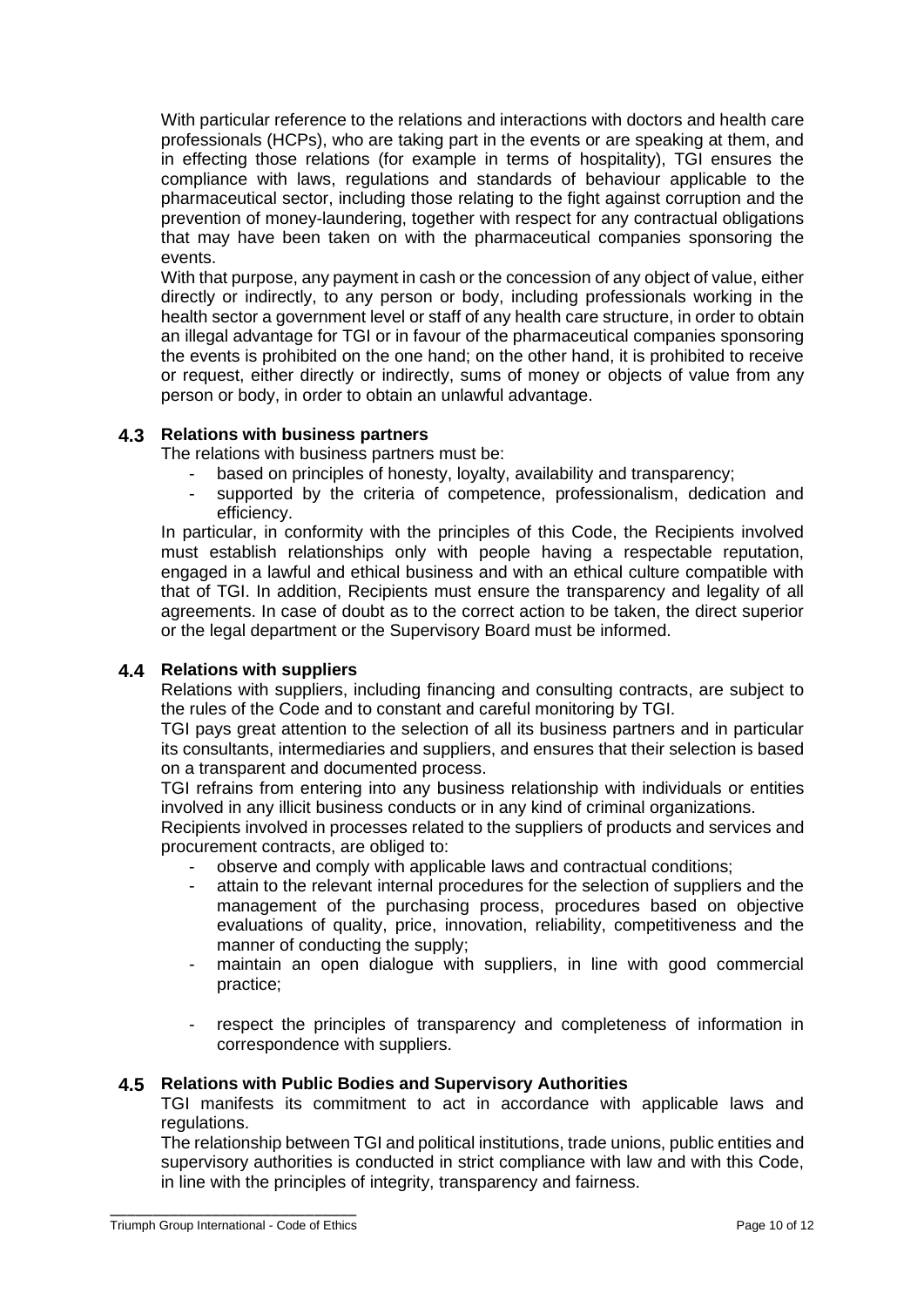In conformity with TGI's rules of anti-corruption, all Recipients must refrain from any action aimed at obtaining more favourable undue treatments, upon offer of benefits, money, gifts or other favours; are expressly prohibited from carrying out actions avoiding this prohibition through use of various other forms of help or contribution, such as - for example, but not limited to - sponsorships, consulting, or assignments of office, which have the same purposes as mentioned above.

They are also prohibited from seeking and creating personal relationships of favor, influence, or interference likely to affect, directly or indirectly, the outcome of the relationship.

TGI does not deny, hide or delay in providing any information requested by the supervisory authorities and cooperates actively in the course of any investigation procedures.

### **4.6 Relations with the Press**

Relations with the mass media shall be based on fairness, a spirit of collaboration and respect for the right of information.

No statements or other communications may be made to journalists or other media, even if contacted, without prior authorization.

Information and communications relating to TGI's business must be accurate, truthful, complete, transparent and consistent.

No confidential information is disclosed.

## **5 Non-compliance with the Code of Ethics**

The values and principles contained in this Code are mandatory and constitute an essential part of the contractual obligations of all Recipients pursuant to and in accordance with applicable laws.

Non-compliance with the requirements of this Code and of relevant policies leads to disciplinary action, including in the most serious cases, the termination of employment or the termination of contractual relationships with third parties.

## **6 Dissemination of the Code of Ethics**

TGI ensures by means of appropriate communication and periodical training that all employees learn the principles of this Code and understand its value and the consequences of non-compliance.

The Recipients are required to know and be familiar with the content of this Code.

## **7 Enquiries & help**

Rules and obligations to comply with ethical rules and standards in the exercise of professional activities may not cover all possible cases. In the course of daily duties, it may be unclear the right thing to be done, the interpretation of laws, rules, internal principles, or ethical standards.